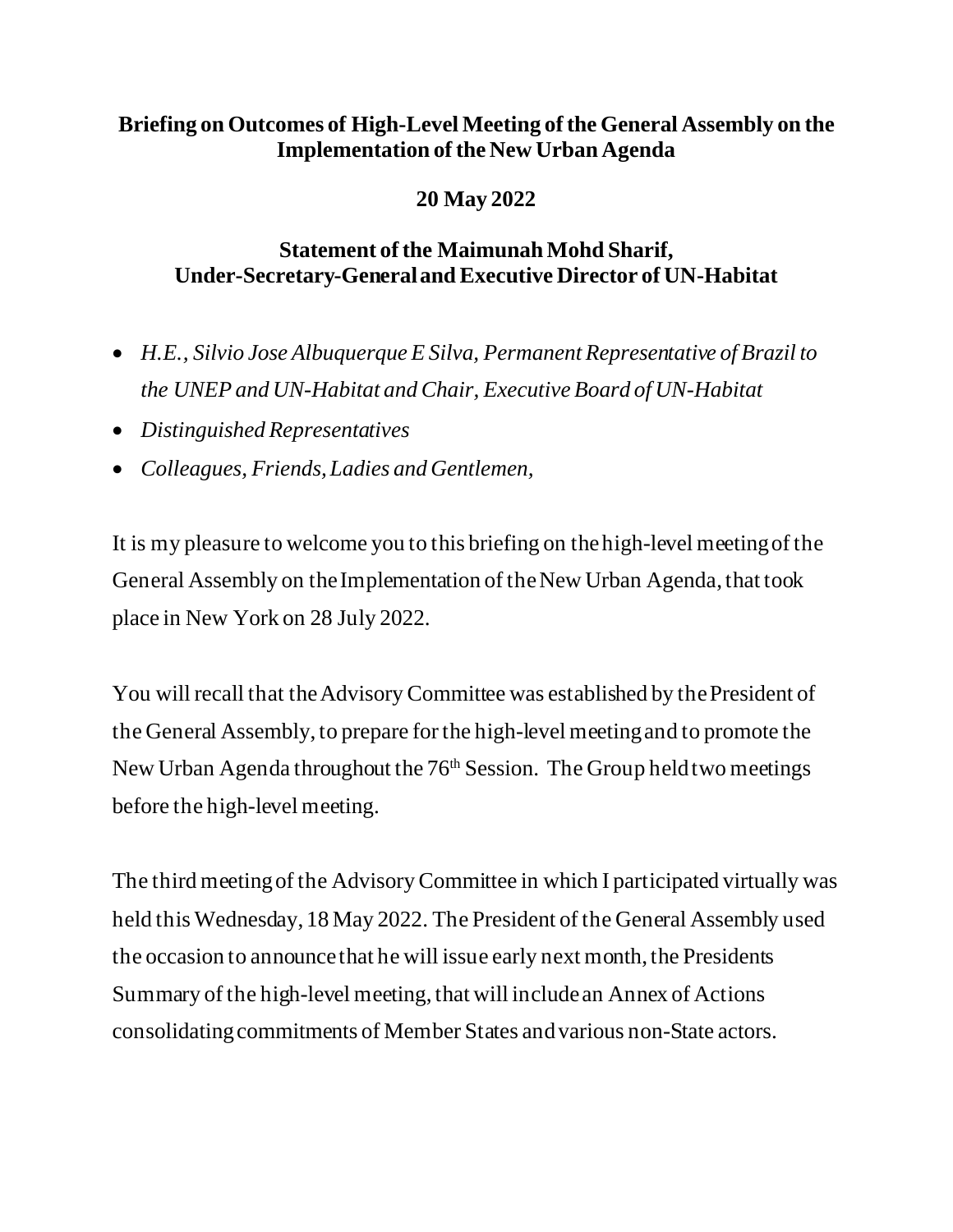As we await the President's Summary, I felt it important to brief you about the high-level meeting including my personal observations, and about numerous associated meetings and events.

Let me begin by thanking all of you for your steadfast support throughout the preparatory process. Your efforts to work with your colleagues in capitals and at permanent missions in New York, contributed significantly to the success of the high-level meeting. In retrospect, I believe it was strategic that we held the 2022 First Session of the Executive Board, just 30 days prior to the high-level meeting. The briefings with regional groups and the session of the Executive Board, enabled Permanent Representatives in Nairobi to mobilize Member States, to participate in the high-level meeting, in high numbers and at senior levels.

Another key factor that drew attention of Member States to the high-level meeting on 28 April 2022, was the ECOSOC special meeting on sustainable urbanization and the New Urban Agenda. Convened on 21 April 2022 by the President of ECOSOC, Ambassador Collen Kelapile who is also the Permanent Representative of Botswana to the United Nations. TheECOSOC special meeting generated wellpublicized debate about urbanization, inequality, and UN reform. This helped elevate the profile of the New Urban Agenda, and encourage Member States to attend the high-level meeting and in high numbers. I will expand upon this below.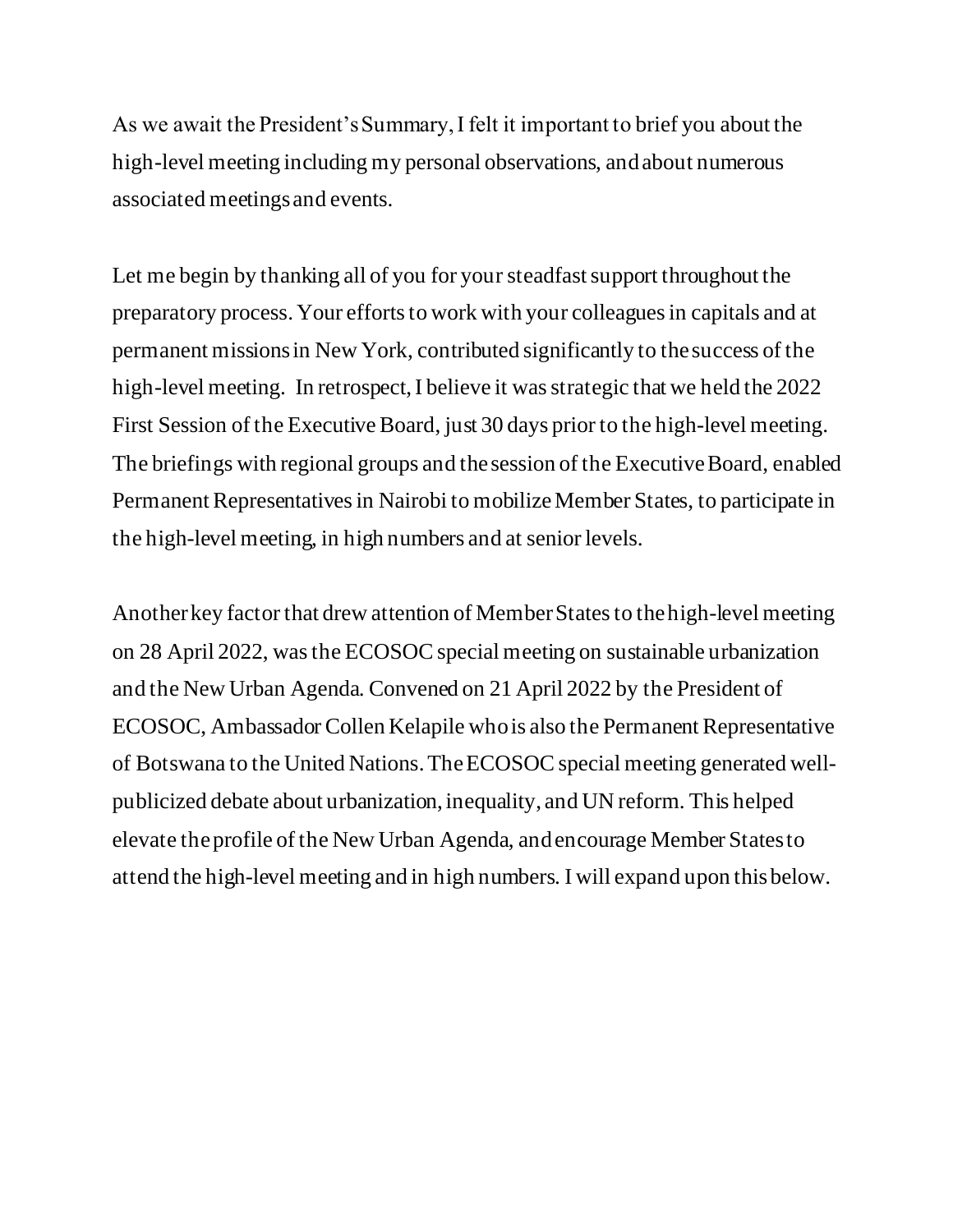With respect to the high-level meeting, I am happy to report that, over 90 Member States participated in-person in the General Assembly Hall on 28 April 202,2 of whom 76 governments delivered statements. These included statements from 45 Ministers and Vice Ministers, and statements from the European Union, ASEAN, the Group of 77 + China, and Africa. The President of the General Assembly indicated that, the high-level meeting was among the most well-attended mandated meetings of the General Assembly in recent years.

In line with the request of the President of the General Assembly, most of the statements delivered by Member States are action oriented, and offer commitments for the futureon key aspects of sustainable urbanization. These include COVID recovery, housing, climate, post-conflict, financing, and localization.As part of the President's Summary, they will provide the basis for accelerating the implementation of the New Urban Agenda, in ways we had not even imagined.

Responding to calls from Member States, a **Group of Friends** of UN-Habitat was established, as a key outcome of the high-level meeting. Importantly, during the high-level meeting, 32 Member States expressed interest in joining the Group of Friends of UN-Habitat, Sustainable Urbanization, and the New Urban Agenda with Botswana and Slovakia as co-facilitators. They both emphasized that theGroup of Friends is an important political platform, that will serve as an intermediary between the General Assembly and the United Nations Secretariat in New York. It will build upon the momentum of the high-level meeting, to elevate the organization, the issues, and the agenda among Permanent Missions to the United Nations in New York.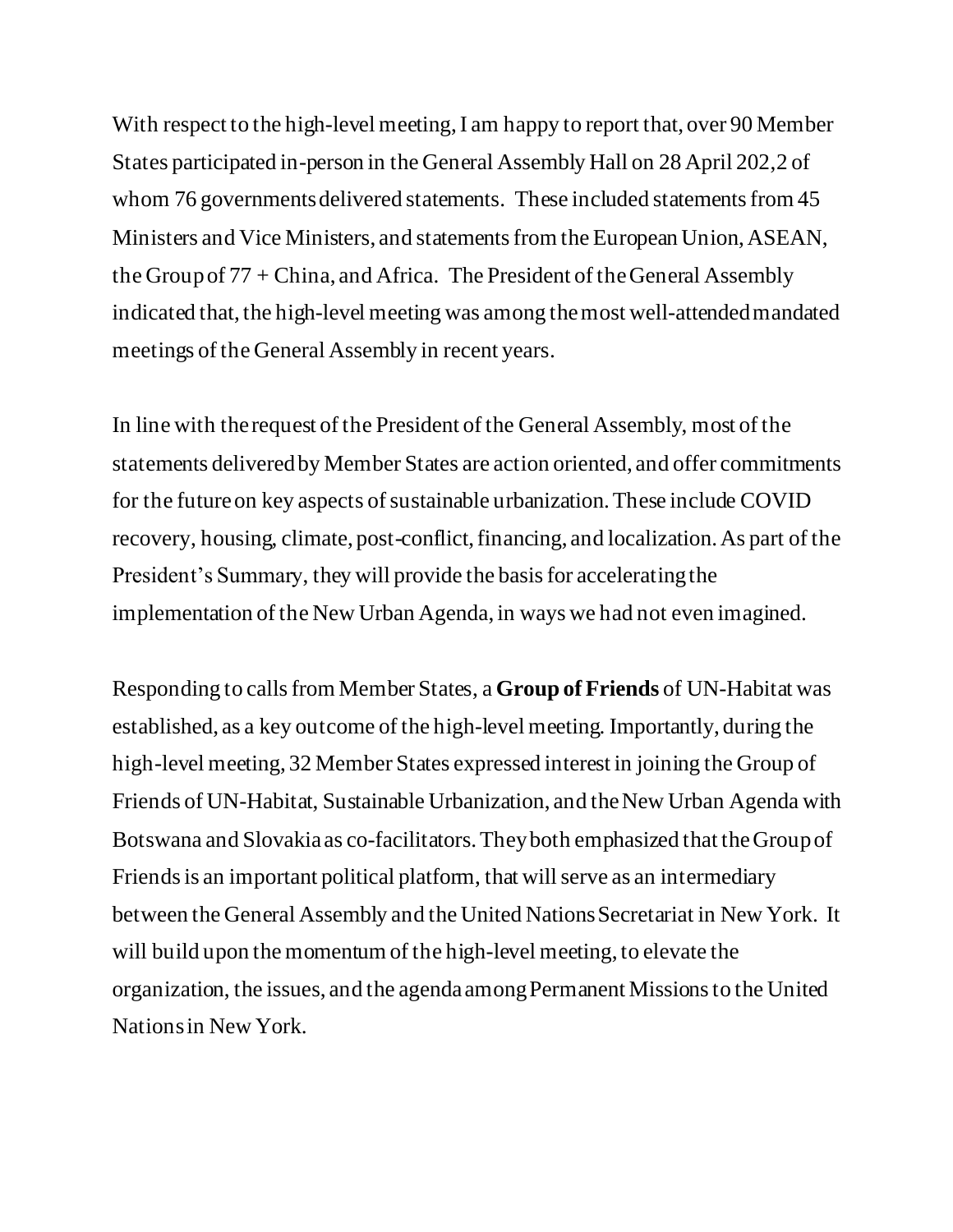Of equal significance, H.E. Martha Delgado, the President of the United Nations Habitat Assembly, ably represented the Habitat Assembly at the closing segment of the high-level meeting, while also ably representing the Government of Mexico by delivering the statement of her delegation. I would like to register my thanks to President Delgado, for accompanying me in a meeting with the President of the General Assembly immediately prior to the high-level meeting, during which time she underscored the importance of funding UN-Habitat, and the role of the Habitat Assembly in carrying forward the outcomes of the high-level meeting.

#### *Distinguished Representatives,*

Among the many other achievements of the high-level meeting, was the successful alignment of the strategic reports, intergovernmental meetings, and key events of the preparatory process. You will recall that both the Committee of the Permanent Representatives and the Executive Board urged the Secretariat, to pursue the highlevel meeting not as a standalone meeting, but as part of series of meetings that can elevate the mandate of UN-Habitat. I would like to submit that these objectives have very much been achieved.

Accordingly, way back in October 2021, the President of the General Assembly called upon the United Nations Secretariat, to complete the Quadrennial Report of the Secretary-General on the Implementation of the New Urban Agenda six months ahead of schedule, so that the Quadrennial Report could serve as the presession document of the high-level meeting. I wish to underscore that the United Nations Secretariat met this deadline. This enabled Member States prepare statements to the high-level meeting with the benefit of the findings and recommendationsof the Report.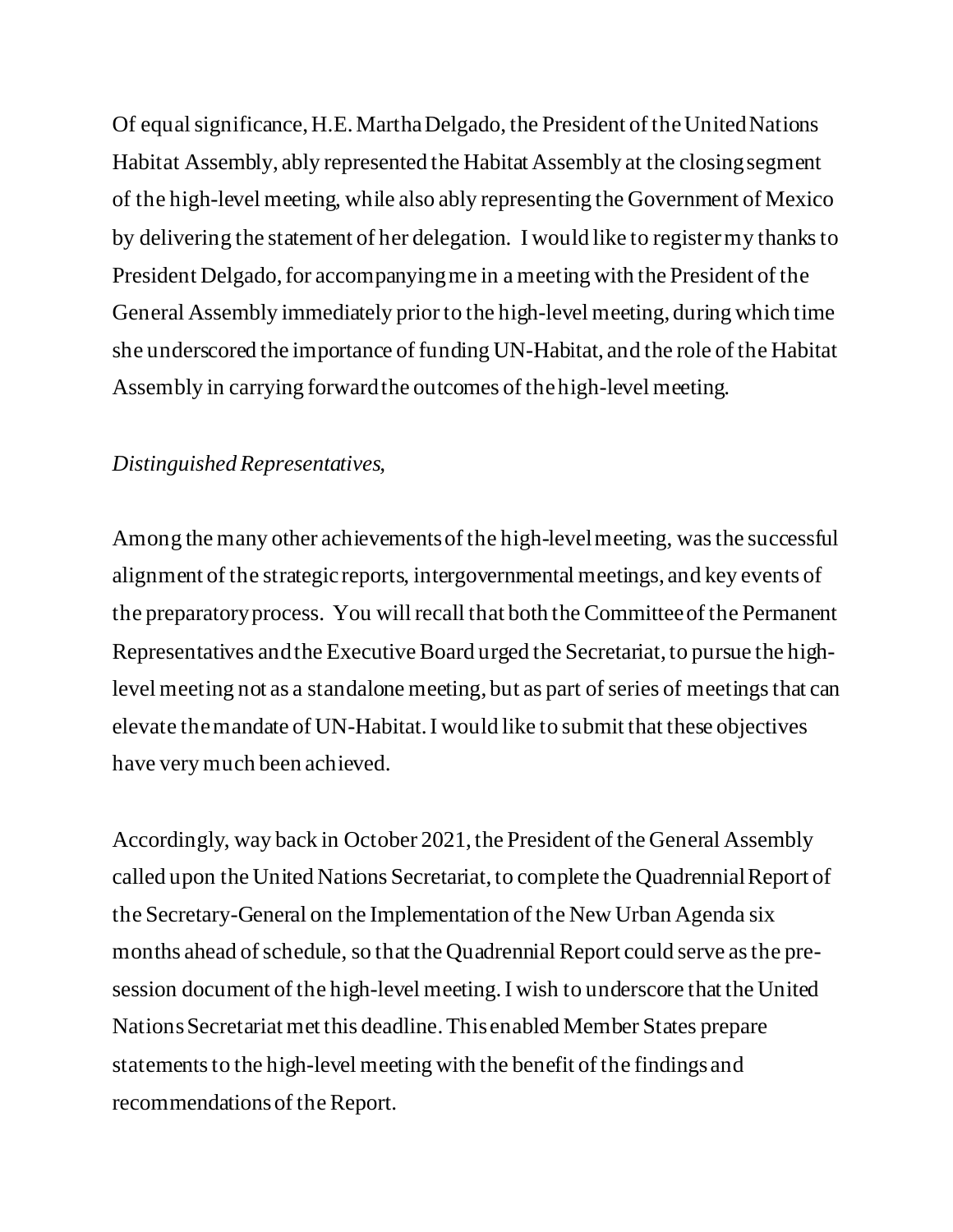I must also add that there were regional inputs to the high-level meeting. The Regional Economic Commissions successfully engaged Member States, during the Regional Forums for Sustainable Development held in March 2022. The Region Economic Commissions presented a report on the regional inputs to the high-level meeting as called for by the General Assembly.

The President of ECOSOC and the President of the General Assembly established precedent, by coordinating their respective intergovernmental bodies to promote an issue of common concern, in this case, the implementation of the New Urban Agenda. As I had indicated earlier, on 21 April 2022, the President of ECOSOC convened Member States at the ECOSOC special meeting,to review the Quadrennial Report of the Secretary-General through the lens of inequality and UN reform, areas of strategic importance to ECOSOC. On 28 April 2022, the President of ECOSOC addressed the General Assembly at the opening session, providing Member States with a summary of the deliberations of the ECOSOC special meeting.

The Global Task Force on Local and Regional Governments,with the support of the Government of Ecuador and UN-Habitat, convened 30 mayors at a session held on 27 April 2022 of the World Assembly of Local and Regional Governments. The Presidents of the General Assembly and ECOSOC and I opened the session. At the high-level meeting on 28 April, four of the 30 mayors, addressed Member States, to deliver the key outcomes of the World Assembly, in the segment entitled "leading locally," therebysetting another precedent at the General Assembly.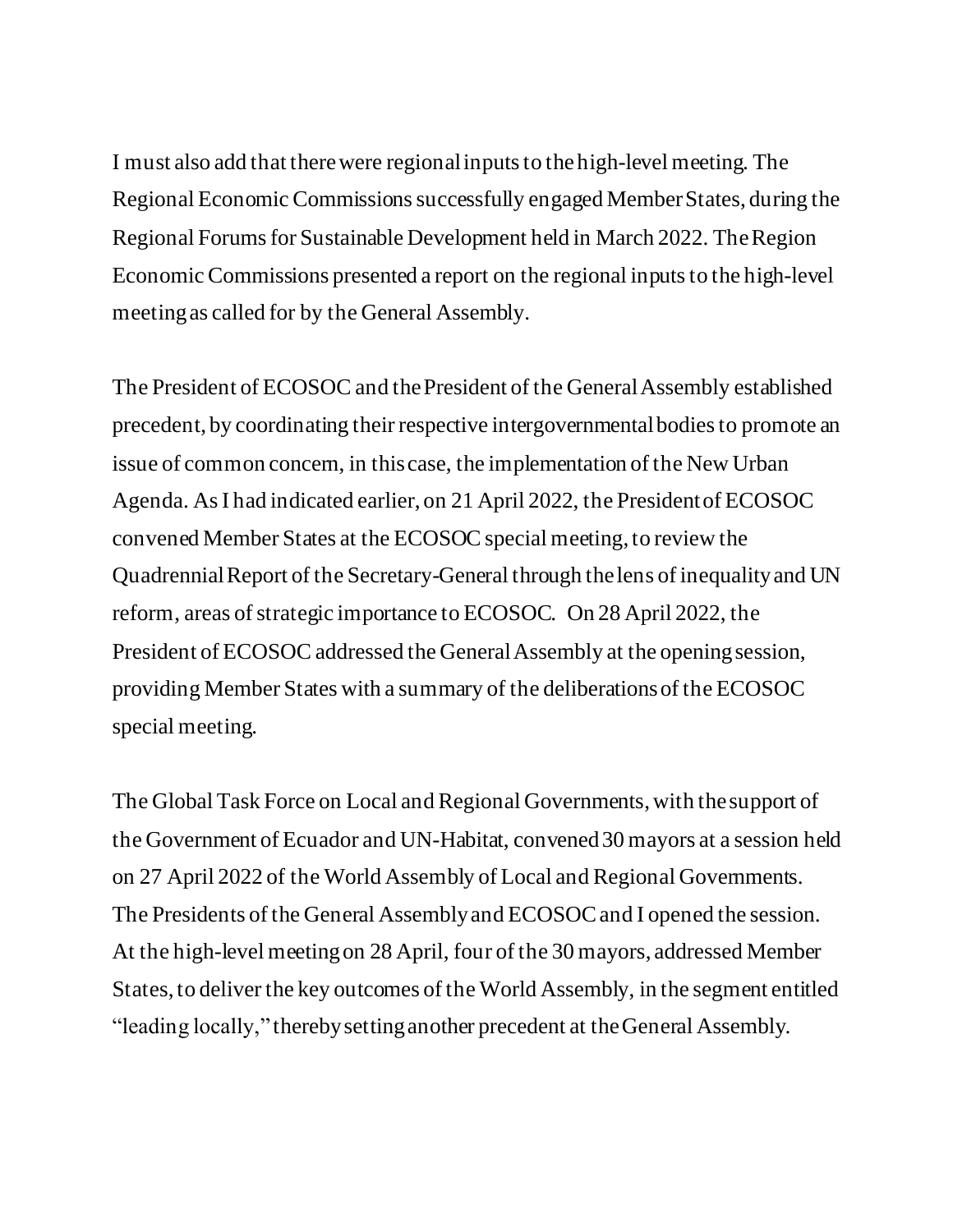The professionals, the grassroots, and the United Nations constituencies of the New Urban Agenda followed suit. Their tireless efforts to work with the diverse members of their constituencies, resulted in strong interventions at the high-level meeting during the segment entitled "mobilizing millions." The combined contributions of the Deputy Secretary-General, UNEP, WHO, UNHCR, and the Regional Commissions demonstrated the commitment by the United Nations family, to strengthen efforts to support Member States accelerate the implementation of the New Urban Agenda.

To augment the above, over twenty side events were organized during the week of the high-level meeting. These included seven UN-Habitat corporate events cosponsored by Member States on floating cities, financing climate adaptation, urban resilience in SIDS, housing and ending homelessness, the World Assembly, the Road to Katowice, and the Local2030 Coalition for the Decade of Action.

## *Honorable Chair,*

While we should all be truly encouraged by these developments, the success of the high-level meeting has created opportunities that we must seize. The statements of Member States and non-State actors have yet to be consolidated but the key messages are clear.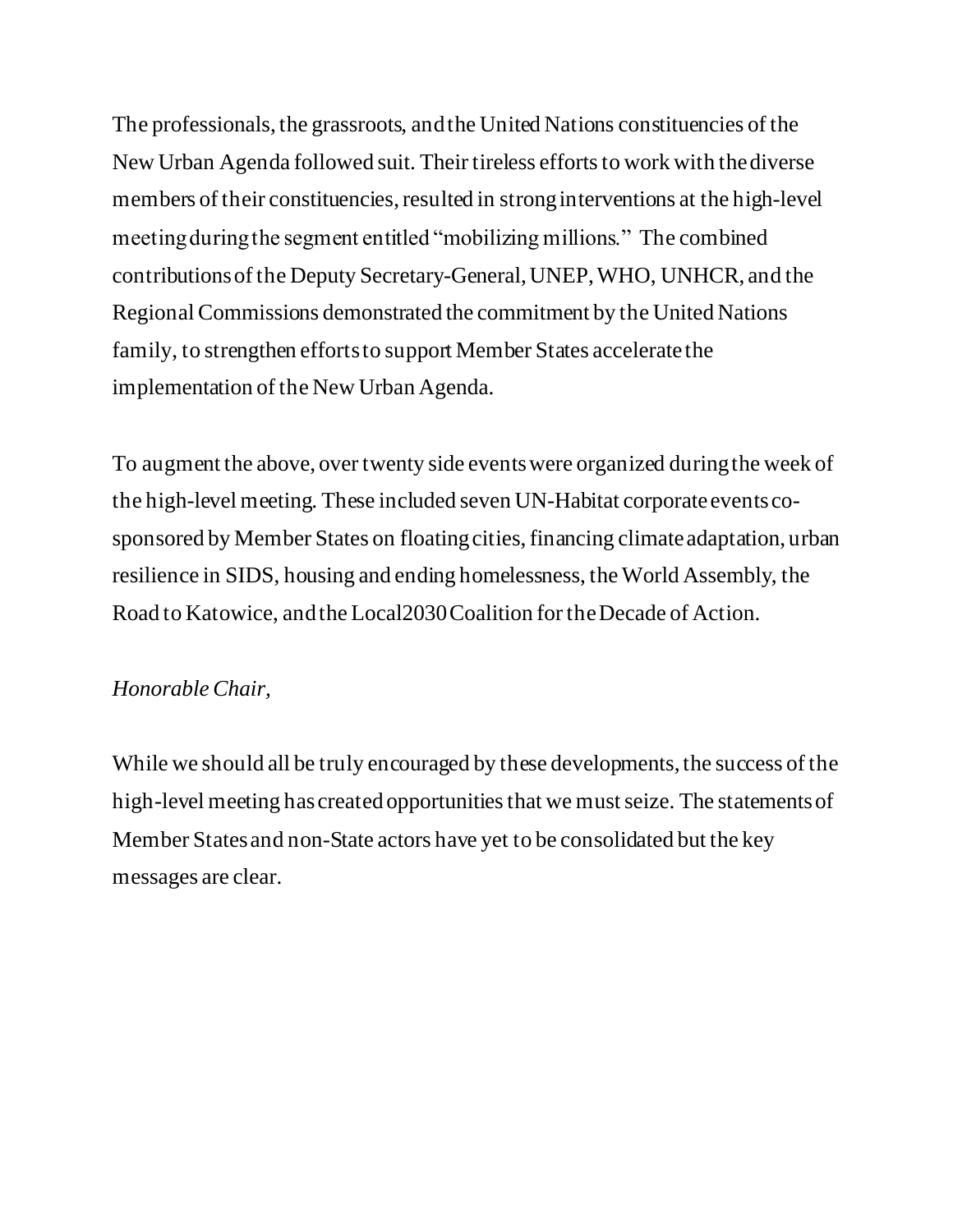The international community needs to zero-in on housing as a vehicle for reducing inequality and on sustainable urbanization as central to climate action. It needs to promote multilevel governance and strengthen engagement with local governments and other local actors. The international community needs as well to promote durable solutions and inclusive planning to address urban displacement and ensure urban recovery.

As immediate follow up measures, there are five areas of work that we may wish to consider.

- 1. *Completion of the President's Summary Report of the High-Level Meeting, including an annex that consolidates actions and commitments.*UN-Habitat will continue to support the President of the General Assembly moving forward.
- 2. *Scaling up of the Urban Agenda Platform*. Members of the Advisory Committee on Sustainable Urbanization are keen for UN-Habitat to promote the Urban Agenda Platform not only as a repository of reports of national governments, cities, professionals, business leaders, grassroots, professionals, and UN entities but also as a platform for policy advocacy, networking, and analysis.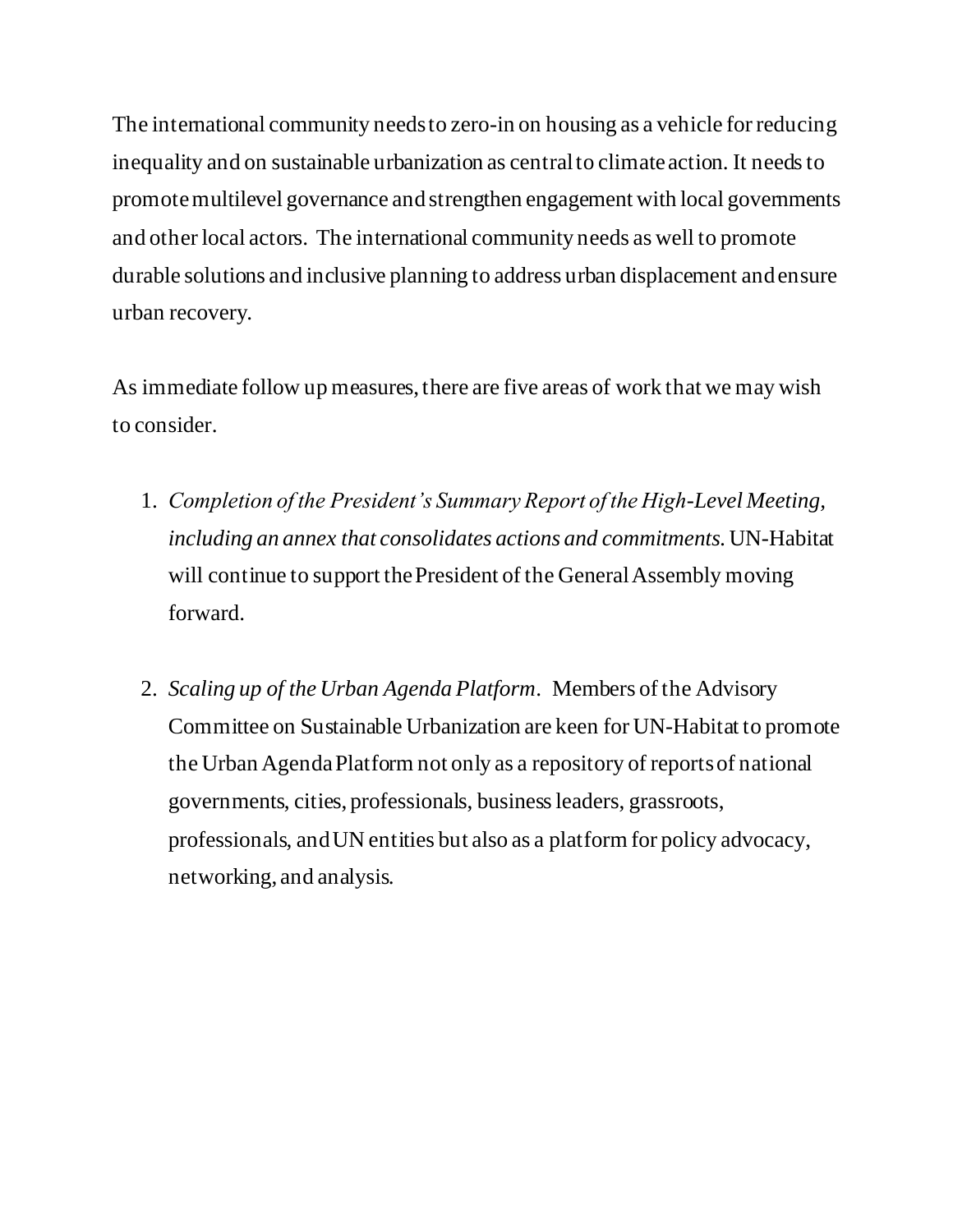- 3. *Promoting the New Urban Agenda in Intergovernmental Meetings and Global Forums.* I am pleased to report that the Africities Summit this week in Kisumu, Kenya has served governments, UN entities, local governments, grassroots, and professionals as an important forum to advance the actions and commitments of the high-level meeting. We must do the same in other forums including the World Urban Forum, HLPF, the Nature Summit, G-20, G-7, and COP27.
- 4. *Utilization of the 11th Session of the World Urban Forum, 27-30 June 2022.* The President of the General Assembly, the President of ECOSOC, the Secretary-General, and representatives of local governments, grassroots, and UN entities can utilize the Constituent Assemblies, special sessions, and networking events of the World Urban Forum to carry forward the commitments of the high-level meeting.
- 5. *Implementation of UN-Habitat priority areas.* The aspects of sustainable urbanization highlighted by Member States at the high-level meeting correspond directly to the four UN-Habitat priority areas. I welcome the support of the Executive Board to assist the organization to pursue the four critical areas of housing, climate, localization, and post-conflict.

*Distinguished Representatives,*